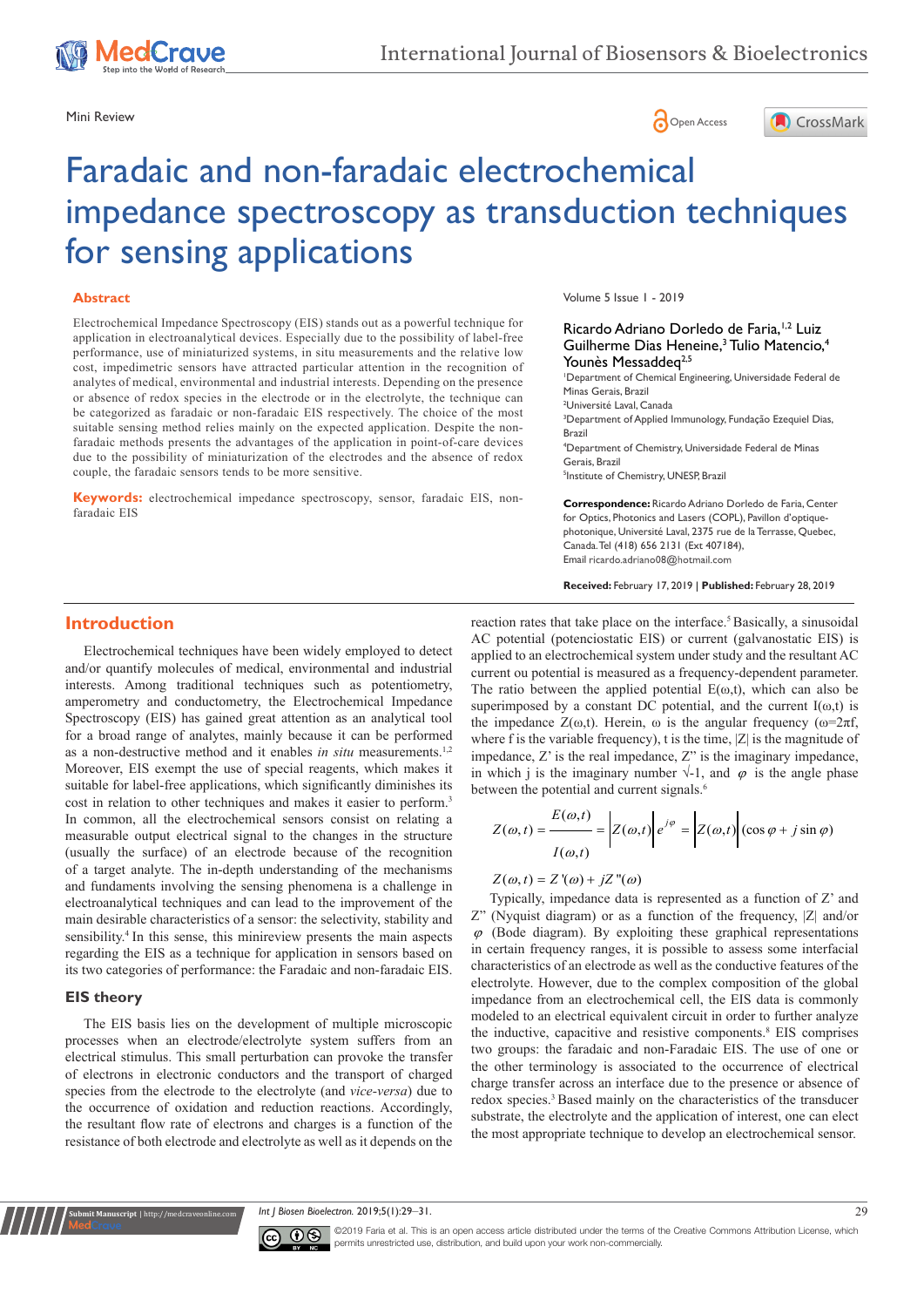## **Faradaic sensors**

In faradaic EIS, reduction and/or oxidation reactions among electroactive species take place at the electrode leading to the generation of an electrical current3 Thus, the faradaic sensors require the presence of redox probes and the application of DC conditions to promote the development of the electrochemical reactions. This type of EIS receives this name because the generated current obeys the Ohm's Law, which means that the faradaic current is related to the number of electrons transferred in the redox reactions (n), to the Faraday constant (F), the surface area of the electrode (A) and the flux of electroactive molecules at the interface boundary (j).

#### $I = nFAj$

By means of the current generated from the redox reactions, the faradaic sensors can achieve higher sensitivity in comparison to the non-faradaic devices.10 To model the appropriate equivalent circuit associated to faradaic sensors, besides the electrolyte resistance and the capacitance (that is usually replaced by a constant phase element – CPE), it must take in account the effect of a charge transfer resistance  $(R_{\alpha})$  and a Warburg impedance  $(Z_{\alpha})$ . The  $R_{\alpha}$  is a consequence of the potential generated by the oxidative and reductive phenomena at the electrode as well as of the repulsion or stearic effect caused by the charged species that arrives to the conductive surface.<sup>3</sup> Accordingly, the  $Z_{\mu}$  results from the diffusion of the electroactive species from the bulk solution to the electrode. Graphically,  $R_{\alpha}$  can be determined by the diameter of a semicircle in the Nyquist plot and  $Z_w$  can be deducted from a 45° inclined straight line at low frequencies<sup>11</sup> Despite the reduction and oxidation reactions are often associated to the presence of a redox couple in the electrolyte  $(Fe(CN)<sub>6</sub><sup>3-4-</sup>$  is commonly employed as a redox pair in the literature), the redox phenomena can also occur in the structure of the electrode. For example, some conductive polymers such as polyaniline, polypirrole and polythiophene possess the ability of conduct charge along their chain due to doping mechanisms.12

## **Non-faradaic sensors**

Contrary to the faradaic EIS, the non-faradaic method does not demand the use of redox couples and, consequently, no reference electrode is necessary, because no DC potential is required<sup>10</sup> These features make this kind of sensors more amenable to miniaturization and to online/real-time applications. In this kind of technique, by charging and discharging the double-layer capacitance, it is possible to assess the dielectric changes on the electrode. Thus, the impedance of a non-faradaic sensor arises from the effect caused by the insulating characteristics of the target analyte bond to the conductive substrate.13 Typically, the most valuable impedance parameter in this case is the double layer capacitance and it is only limited by the nature of the charge carriers and their concentration in the boundary layer of the transducer substrate.<sup>3</sup> Nonetheless, the  $|Z|$  and  $\phi$  components are adequate transducer parameters.14 In this case, the equivalent circuit consists of a combination of resistors and capacitors. The double layer capacitance (C) is described by the Helmholtz model as a function of the free space permittivity  $(\varepsilon_0)$ , the relative solution permittivity  $(\varepsilon_0)$ , the distance (d) of the Helmholtz layer and the surface area of the electrode  $(A)$ <sup>15</sup>

$$
C = \frac{\varepsilon_0 \varepsilon_r}{d} A
$$

# **Conclusion**

Both faradaic and non-faradaic EIS present relevant advantages as transducer techniques in electrochemical sensors for various applications. In the faradaic mode, the charge transfer resistance is the impedance component correlated to the concentration of an analyte of interest and it is a result of the current generated from the reduction and oxidation reactions among electroactive species. On the other hand, the capacitance is generally the most important transducer term to interpret the recognition of a certain analyte in non-faradaic EIS. Despite less sensitive, the non-Faradaic sensor is a promising candidate for real-time applications because it does not require the presence of redox couples.

## **Acknowledgments**

We thank to the Natural Sciences and Engineering Research Council of Canada (CRSNG) and the Canada Excellence Research Chair in Photonics Innovations (CERCP).

## **Conflicts of interests**

Author declares that there is no conflict of interest.

## **References**

- 1. [Bahadir EB, Sezgintürk MK. A review on impedimetric biosensors.](https://www.tandfonline.com/doi/abs/10.3109/21691401.2014.942456)  Artificial Cells. *Nanomed Biotech*[. 2016;44\(1\):248–262.](https://www.tandfonline.com/doi/abs/10.3109/21691401.2014.942456)
- 2. [Park JS, Kim HJ, Lee JH, et al. Amyloid beta detection by faradaic](https://www.ncbi.nlm.nih.gov/pubmed/29389878)  [electrochemical impedance spectroscopy using interdigitated](https://www.ncbi.nlm.nih.gov/pubmed/29389878)  microelectrodes. *Sensors*[. 2018;18\(2\):426.](https://www.ncbi.nlm.nih.gov/pubmed/29389878)
- 3. [Daniels JS, Pourmand N. Label-free impedance biosensors:](https://onlinelibrary.wiley.com/doi/abs/10.1002/elan.200603855)  [opportunities and challenges.](https://onlinelibrary.wiley.com/doi/abs/10.1002/elan.200603855) *Electroanal*. 2007; 19(12):1239-1257.
- Pejcic B, Marco R. Impedance spectroscopy: over 35 years of [electrochemical sensor optimization.](http://research.usc.edu.au/vital/access/manager/Repository/usc:6741) *Electrochimica Acta*. 2006; 5217– [6229.](http://research.usc.edu.au/vital/access/manager/Repository/usc:6741)
- 5. Macdonald JR, Johnson WB. Fundamentals of Impedance Spectroscopy. In: Barsoukov E, Macdonald JR. Impedance *Spectroscopy – theory, experiment and applications*. Hoboken, NJ: Willey-Interscience;  $2018:1-20$
- 6. [Sacco A. Electrochemical impedance spectroscopy as a tool to](https://www.x-mol.com/paper/736124)  [investigate the electroreduction of carbon dioxide: a short review.](https://www.x-mol.com/paper/736124) *J CO*, *Util*[. 2018;27:22–31.](https://www.x-mol.com/paper/736124)
- 7. [Sacco A. Electrochemical impedance spectroscopy: fundamentals and](https://ideas.repec.org/a/eee/rensus/v79y2017icp814-829.html)  [application in dye-sensitized solar cells.](https://ideas.repec.org/a/eee/rensus/v79y2017icp814-829.html) *Renew Sustain Energy*. 2017; [79:814–829.](https://ideas.repec.org/a/eee/rensus/v79y2017icp814-829.html)
- 8. [Ates M. Review study of electrochemical impedance spectroscopy](https://www.sciencedirect.com/science/article/pii/S0300944010003607)  [and equivalent electrical circuits of conducting polymers on carbon](https://www.sciencedirect.com/science/article/pii/S0300944010003607)  surfaces. *Prog Org Coat*[. 2011; 71:1–10.](https://www.sciencedirect.com/science/article/pii/S0300944010003607)
- 9. [Hammond JL, Formisano N, Estrela P, et al.](https://www.ncbi.nlm.nih.gov/pubmed/27365037) Electrochemical biosensors [and nanobiosensors.](https://www.ncbi.nlm.nih.gov/pubmed/27365037) *Essays Biochem*. 2016;60(1):69–80.
- 10. [Park JS, Kim HJ, Lee JH, et al. Amyloid Beta Detection by Faradaic](https://www.ncbi.nlm.nih.gov/pubmed/29389878)  [Electrochemical Impedance Spectroscopy Using Interdigitated](https://www.ncbi.nlm.nih.gov/pubmed/29389878)  [Microelectrodes.](https://www.ncbi.nlm.nih.gov/pubmed/29389878) *Sensors*. 2018;18:1–11.
- 11. [Barai A, Chouchelamane GH, Guo Y, et al.](http://wrap.warwick.ac.uk/66294/) A study on the impact of [lithium-ion cell relaxation on electrochemical impedance spectroscopy.](http://wrap.warwick.ac.uk/66294/)  *J Power Sources*[. 2015;280:74–80.](http://wrap.warwick.ac.uk/66294/)
- 12. [Jr AR, Soto AMG, Mello SV,](https://kundoc.com/pdf-an-electronic-tongue-using-polypyrrole-and-polyaniline-.html) *et al*. An electronic tongue using [polypyrrole and polyaniline.](https://kundoc.com/pdf-an-electronic-tongue-using-polypyrrole-and-polyaniline-.html) *Synthetic Metals*. 2003;132:109–116.

**Citation:** Faria RAD, Heneine LGD, Matencio T, et al. Faradaic and non-faradaic electrochemical impedance spectroscopy as transduction techniques for sensing applications. *Int J Biosen Bioelectron.* 2019;5(1):29‒31. DOI: [10.15406/ijbsbe.2019.05.00148](https://doi.org/10.15406/ijbsbe.2019.05.00148)